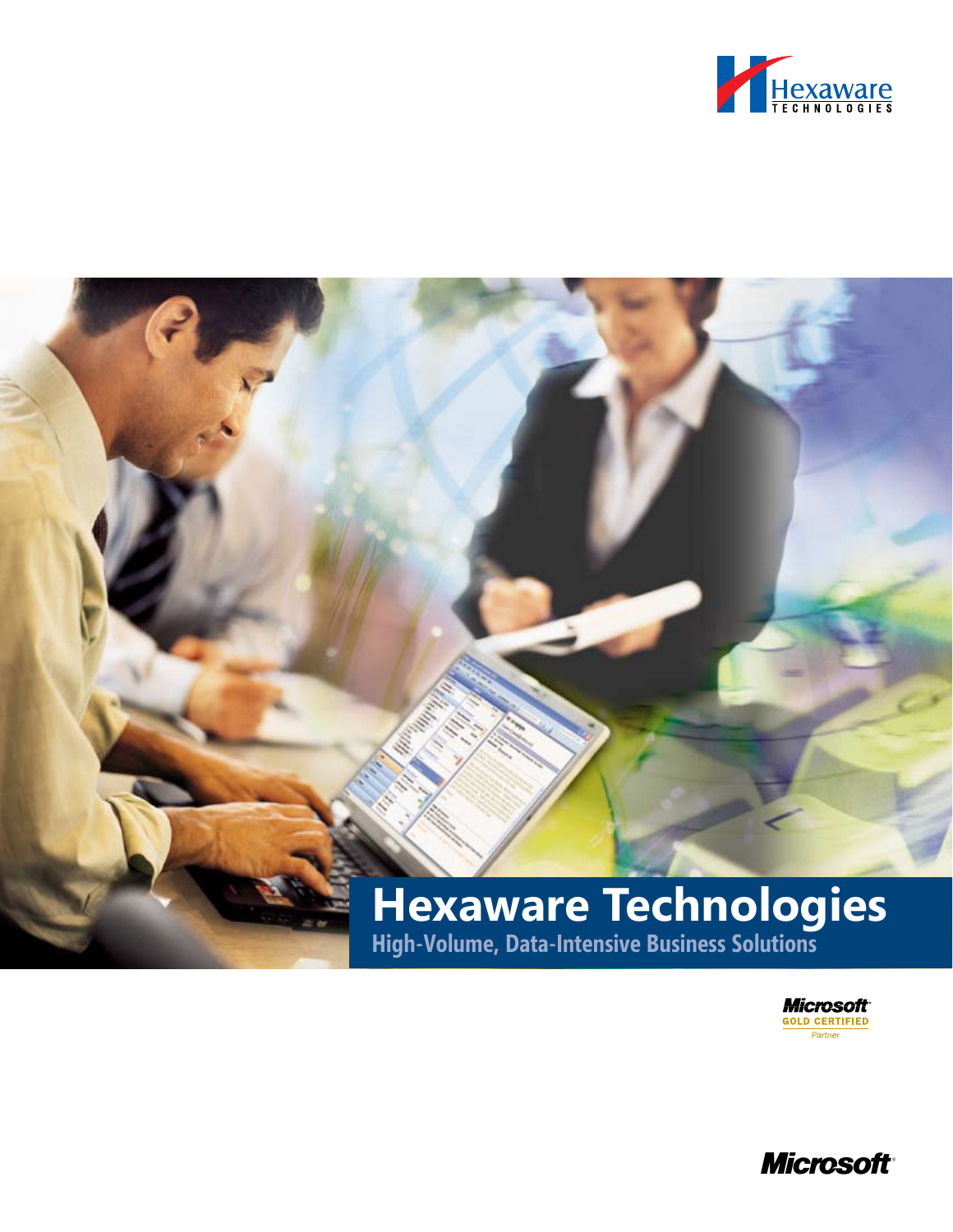

Hexaware Technologies is a global provider of complex, data-intensive IT solutions that focus on the human resources, transportation and hospitality, and banking and financial services industries. Based in Jamesburg, New Jersey in the USA and Chennai in India, Hexaware works closely with customers to help them build stronger, more efficient, and more agile businesses.

Since its founding in 1990, Hexaware has focused on maximizing client returns by outsourcing IT solutions and business process management services. Hexaware services are assessed at SEI CMMI-Level 5 and are ISO 9001:2000 certified. Hexaware develops solutions from offshore development centers located in Chennai, Mumbai, and Pune and maintains a business presence in North America, Europe, and the Asia-Pacific region.

Hexaware has a proven track record in building, operating, and delivering solutions from very large offshore development centers (ODC). The company offers a proven business model for customers looking to exploit delivery capabilities across the globe. This approach provides a framework for outsourcing large application and product management services and provides Hexaware customers with economies of scope and scale.

Hexaware's ongoing commitment to Microsoft technology is reflected in its .NET Competency Center. At the center, dedicated project managers and software architects develop Web-based applications and engage in services that enable re-engineering and migration of other technologies and applications to the .NET platform.

# Microsoft Partner Alliance

Global service delivery Partners are an important part of the Microsoft Partner ecosystem. By using a global delivery model of technologies and services, Microsoft and its Partners can use the onsite/offshore model to deliver new business capabilities, help customers accelerate legacy migration and adoption of new platforms, and enable them to achieve more cost-effective operations.

The Microsoft Global Delivery Community is a worldwide group of consulting and integration firms. These companies stand ready to help Microsoft enterprise customers design, install, and maintain secure networks, mobile access, and remote connectivity by using Microsoft technologies.

The Microsoft Global Delivery Community includes the world's fastestgrowing vendors. Like all community members, Hexaware Technologies has a proven and distinguished track record among Global 1,000 customer companies and world-class capabilities based on the Microsoft platform. These capabilities are aligned with vertical and horizontal solution areas. This brochure is designed to highlight Hexaware capabilities and help you to better assess engagement opportunities with this Partner.

Hexaware offers a proven business model for customers looking to exploit delivery capabilities across the globe.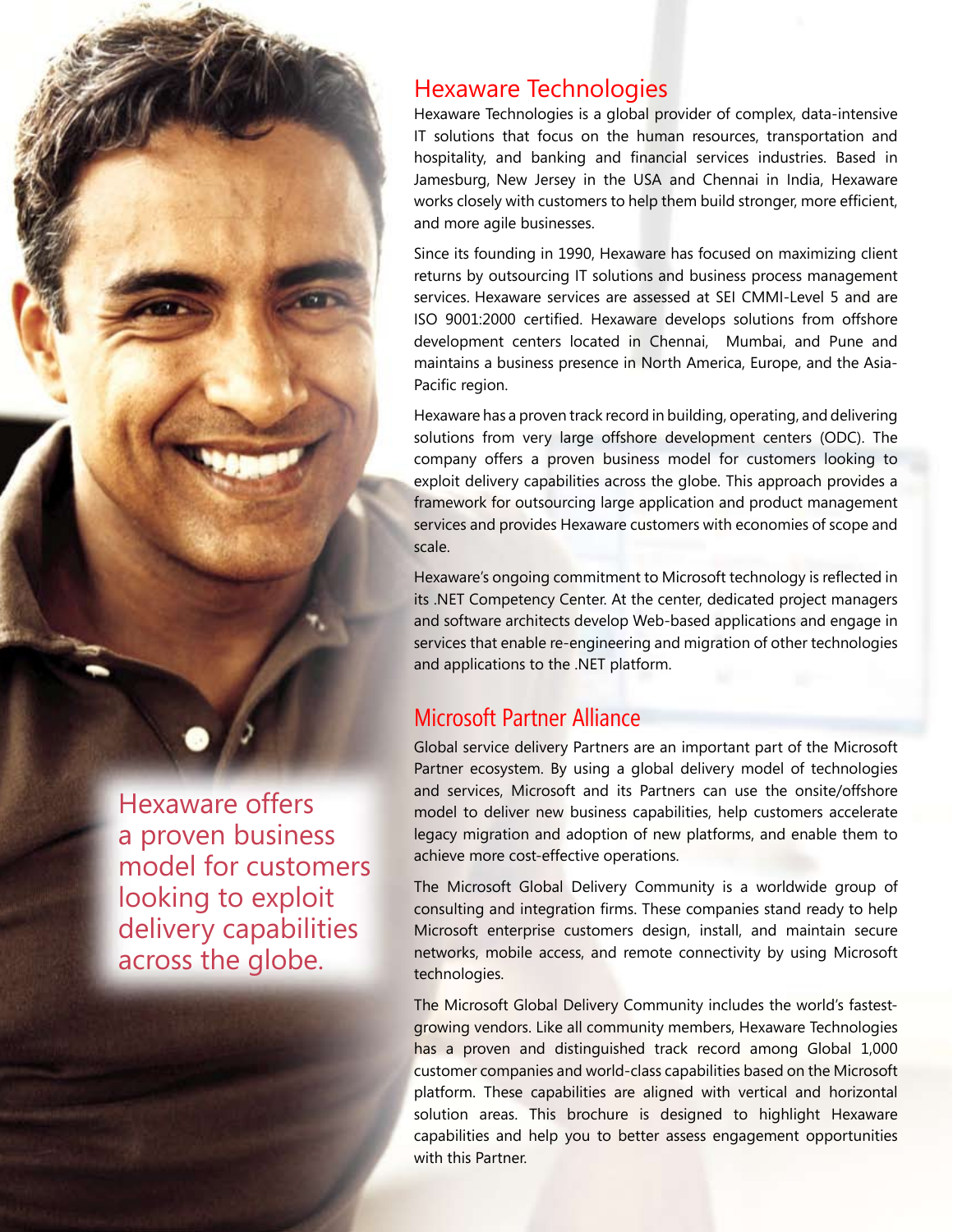# **Powerful Solutions for High-Volume, Data-Intensive Business Processes**

Globalization and deregulation have increased the business opportunities available to enterprise companies. However, these phenomena also increase the pressure on enterprises to process more types and greater volume of data over longer distances every day. Staying competitive in this global environment requires development of attractive products and services, faster transaction times, and lower operations costs. Information technology (IT) has become a vital tool in helping enterprise companies extend the global reach of their products, delivering new offerings more quickly and reducing the costs of business processes. Many of these improvements are based on storing, handling, and distributing high volumes of information in data-intensive business environments.

Hexaware Technologies specializes in using the power of distributed computing applications, tools, and methods to provide enterprises with innovative, cost-effective solutions for high-volume, data-intensive business processes. These solutions are designed to help companies deliver products and services quickly, reduce cycle costs and transaction times, and improve overall business process efficiency.

Each Hexaware engagement, solution framework, and service combines the company's proven IT expertise with insight into the unique challenges of developing large, dataintensive business solutions. This compelling combination of knowledge and experience are put to work by helping companies:

- **Pursue profit-generating business opportunities** by developing appealing services quickly and costeffectively.
- Develop new revenue-generating services while lowering operational costs.
- **Reduce the time, effort, and cost of conducting** business processes across business units, languages, and continents.

Hexaware provides solutions for the human resource, transportation, financial services, and other industries. The IT solutions built for these enterprise customers are based on a foundation of Microsoft programs and technologies. Microsoft® Windows Server™ and the Microsoft .NET Framework create a unified operating system and application development environment that reduces the costs of delivering basic IT infrastructure services and developing innovative data processing solutions. To this foundation, Hexaware solutions add Microsoft SQL Server® for scalable, high-volume data storage, retrieval and business analytics, and Microsoft SQL Server Analytical Services, which enable Hexaware customers to respond quickly to changes in their industry and local markets.

# **Global Human Resource Management**

Modern human resources (HR) solutions are based on the global sourcing of labor. These solutions create the need to connect employees in multiple locations throughout the world and to bridge cultures, languages, business processes, and geography. New IT-based tools and resources enable enterprise organizations to manage their workforce across multiple locations and disparate geographies and implement a uniform, global, corporate human resources strategy.

Hexaware offers world-class HR solutions in Microsoft Dynamics AX™ and Dynamics NAV™, which enable enterprises to control transaction costs and align HR operations more closely with their business goals. Hexaware HR solutions provide value by enabling enterprises to:

**Develop a consistent, company-wide HR strategy.**  Hexaware solutions include SQL Server Analysis Services and SQL Server Reporting Services, which enable enterprises to perform sophisticated analysis of HR data and deliver the results to decision makers quickly and easily. By accelerating data analysis and reporting, these capabilities ensure that information that reflects current HR operations are integrated into executive decisionmaking process, wherever those operations are located.

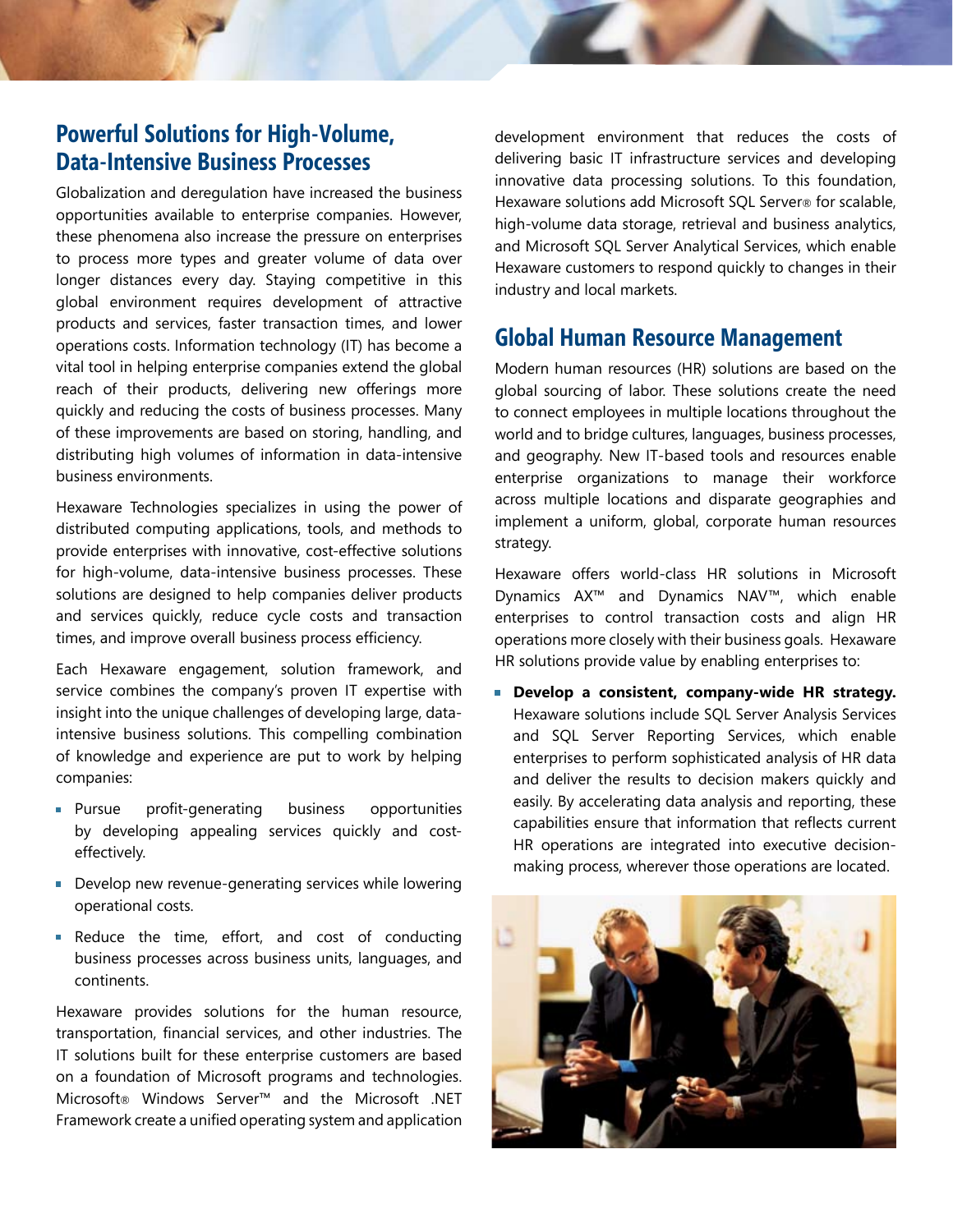- **Control the costs of HR transaction processing.** Hexaware makes extensive use of employee portals and HR self-service applications to ensure fast, accurate data sharing, distribution, and integration into business decision making.
- **Manage many disparate HR systems.** Hexaware's platform independent solutions enable organizations to consolidate disparate and duplicate HR processes, improve HR process efficiency, and maximize the value of every company's most important asset—human capital by aligning employee skills, activities, and outcomes with the company's business objectives and goals.

# Customers demand services at the same or better quality, and they want them faster and at lower cost.

## **Cost-Effective Banking, and Financial Services**

Deregulation and globalization are making service-oriented business processes more complex, time-consuming, and expensive. Customers demand services at the same or better quality, and they want them faster and at lower cost. In this environment, where, for example, the speed of a stock quote or availability of customized insurance services can make the difference of losing or retaining a customer, protecting revenue often requires ensuring customer loyalty and satisfying a growing list of customer expectations.

Hexaware provides customers in the banking and financial services industry (FINSI) with high-performance wealth management, collections, leasing, and asset management solutions that can satisfy these expectations. Microsoft data and process integration technologies, the foundation of Hexaware FINSI solutions, are Web-enabled out of the box. When combined with Hexaware's extensive experience in the FINSI domain, these technologies enable the company to provide customers with cost-effective Web-based solutions that:

**Enhance customer service delivery with Web-based technologies.** Hexaware FINSI solutions use managed code environment of the Microsoft .NET Framework and XML-based Web services to transform solutions based on mainframe applications and other outmoded

technologies, for example. This approach enables Hexaware to develop customized, cost-effective, highly accessible financial services that can be delivered and updated quickly at lower cost than was previously possible.

- **Integrate multiple core applications to provide a unified view of the customer.** Microsoft BizTalk® Server integrates customer data from many applications and data sources automatically, without time-consuming, error-prone manual data handling. Microsoft Dynamics CRM™ provides a single location, from which all CRM information can be stored and displayed. These capabilities enable companies to control the costs of their customer service processes and target their services more accurately to specific customer groups.
- **Reduce technology and business risk of large-scale solutions.** Hexaware's expertise in more than 200 FINSI design and management engagements enable them to recognize the specific business challenges, functional requirements, and compliance-related issues of the BFS domain of virtually any organization, enabling them to offer cost-effective solutions that address companyspecific business and compliance challenges.

The Microsoft Windows Server operating system, SQL Server data storage and management, and Microsoft Dynamics CRM software are the basis of Hexaware Web-based FINSI solutions. When used in large-scale FINSI applications, these Microsoft technologies result in more predictable, costeffective solutions, which provide the needed capabilities and stronger margins for organizations that use them.

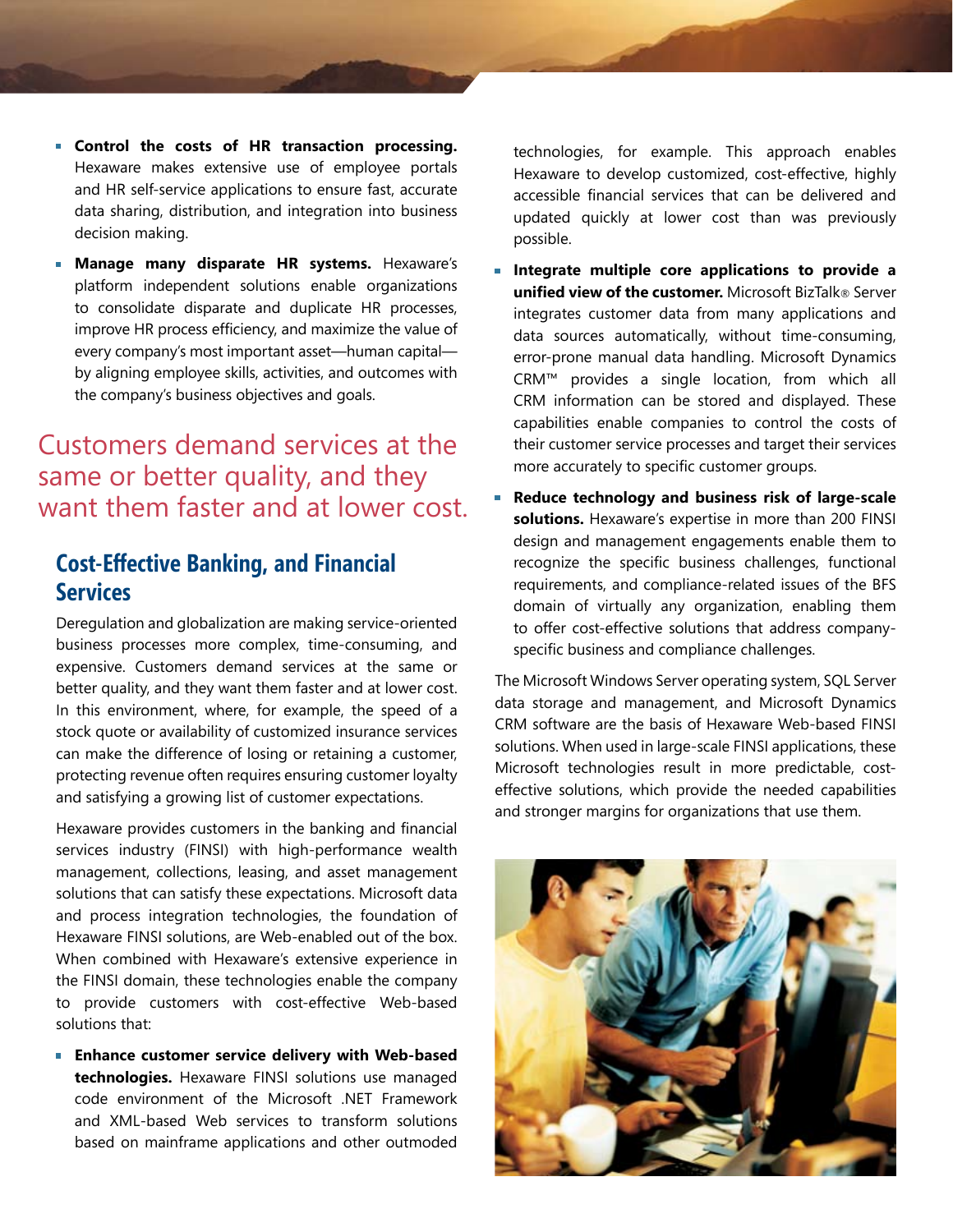# **Expand the Horizons of Customer Services**

Companies in the airline industry address many challenges on a global scale—developing new services, improving customer satisfaction, and managing massive volumes of real-time information more efficiently—all while improving operations by reducing or avoiding costs.

Hexaware software specialists develop, implement, and support innovative cargo handling, mobility, and radio frequency identification (RFID) solutions. These solutions enable companies in the airline industry to sustain and improve customer loyalty with lower-cost, easier-to-manage solutions by:

- **Developing innovative new services.** Hexaware airline service solutions enable customers to protect revenue by retaining customers and improving customer satisfaction. Hexaware business intelligence solutions use SQL Server, SQL Server Analysis Services, and SQL Server Reporting Services to reduce the effort and cost of searching for business opportunities, analyzing data, and reporting the results to company decision makers. These capabilities help promote business agility by enabling Hexaware customers to expand services into new areas such as catering, maintenance, ticketing, and staffing quickly as demand for them arises.
- **Standardizing IT infrastructure across global operations.** Windows Server 2003 and its Active Directory® service provide secure, reliable infrastructure services and centralized systems management. These capabilities enable Hexaware customers to operate their IT infrastructures with less effort and expense than with diverse, distributed IT operations.

**Reducing the costs of IT management.** Hexaware developers use their large-application engineering expertise and proprietary solution frameworks to migrate airline data management systems from mainframe and legacy Microsoft environments to the Windows .NET platform. These solution frameworks use the .NET Framework to write or re-write code quickly and easily and use SQL Server to provide a scalable, virtualized data repository, where data can be managed from one or more sources.

In this way, Hexaware solutions make it easier and less expensive to manage high-volume data processes and create innovative IT solutions that can save companies operations costs and attract or retain customer loyalty with higher levels of service.

## **Hexaware Technology Offerings**

Hexaware solutions and services are based on deep experience in designing and managing large-scale businessto-business, business-to-customer, and Web-enabled applications. These solutions are built on a foundation of Microsoft application development, collaboration, data analytics, and Web-enabled technologies. To help organizations realize positive return on investment from its solutions, Hexaware offers a wide range of applications, solution frameworks, and development tools to global enterprise companies.

#### **Customizable Solution Frameworks and Tools**

Hexaware uses its broad experience in Microsoft application development to offer its Hex Studio 2.0 suite of proprietary ready-to-use solution frameworks and development tools. Based on the Microsoft .NET Framework, these flexible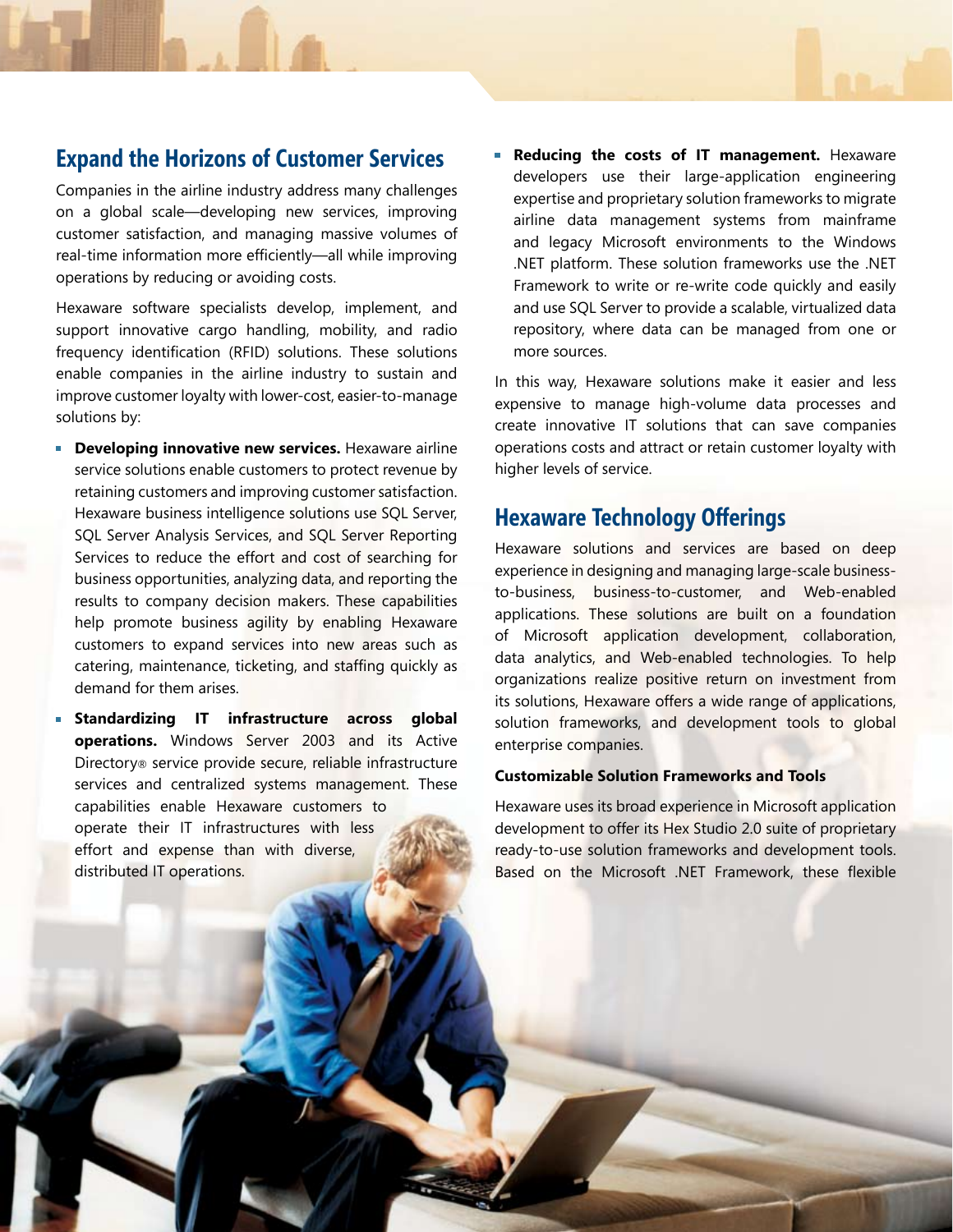

applications reduce development cycle time and related costs and reduce the business and technology risk of developing new solutions. Hex Studio 2.0 applications include:

- **Billing Management System (BMS),** a flexible, rulesbased solution framework that handles multiple fee types, asset bases, calculation and billing cycles, aggregation of assets, and cash flow adjustments for the FINSI.
- **HexWFMS,** a proprietary workflow management framework that can be used for business process analysis and business process management tasks. Based on a reusable workflow component written in Microsoft C#, HexWFMS can be used for tracking the status of business processes. The framework includes a Web-based UI for defining workflow stages and project roles and a runtime engine to execute the workflow.
- **HexDMS,** a Web-based document management system used to automate Microsoft Visual Source Safe® operation.
- **HexSM,** an end-to-end service management tool used in software development and maintenance processes. This Web-based tool, which tracks and manages service requests, is based on the Information Technology Infrastructure Library (ITIL). HexSM includes a Request Management module and defect management, knowledge base, time sheet, and reporting features. Microsoft ASP.NET and C# are used to render content on the Internet, and SQL Server Reporting Services organize and present the data to users.
- **HexCodeLib,** a library of reusable code snippets that can be dragged and dropped into the Visual Studio or Windows .NET Framework IDE.

#### **Business Analytics Frameworks and Tools**

Hexaware business analytics solutions use proven methods to help business users make sense of their data, quickly and without detailed domain-specific knowledge. Hexaware's ePerformance solution is available for integration with Microsoft software. ePerformance enables enterprise applications to align employee performance with enterprise objectives, assess performance, and apply integrated rewards. It enables enterprise organizations to reduce the effort and cost of developing data analytics-based

applications. These offerings are based on the following Microsoft products, tools, and technologies:

- **Microsoft Dynamics AX enterprise resource planning** and Dynamics CRM customer relationship management solutions.
- **Microsoft SOL Server**

### **RFID Solutions and Services**

Hexaware uses extensive experience in business data and process integration as well as the skills of company wireless solutions engineers to offer these RFID solutions and services:

- Evaluation of suitability of RFID technology for specific applications and changes in business operations needed to prepare for RFID operations.
- Integration of RFID hardware and software with existing business data and processes.
- **Evaluation of business operations to determine changes** required to take advantage of collected data.
- **Enhancement of an active/passive RFID product and** a global positioning system GPS yard management system.

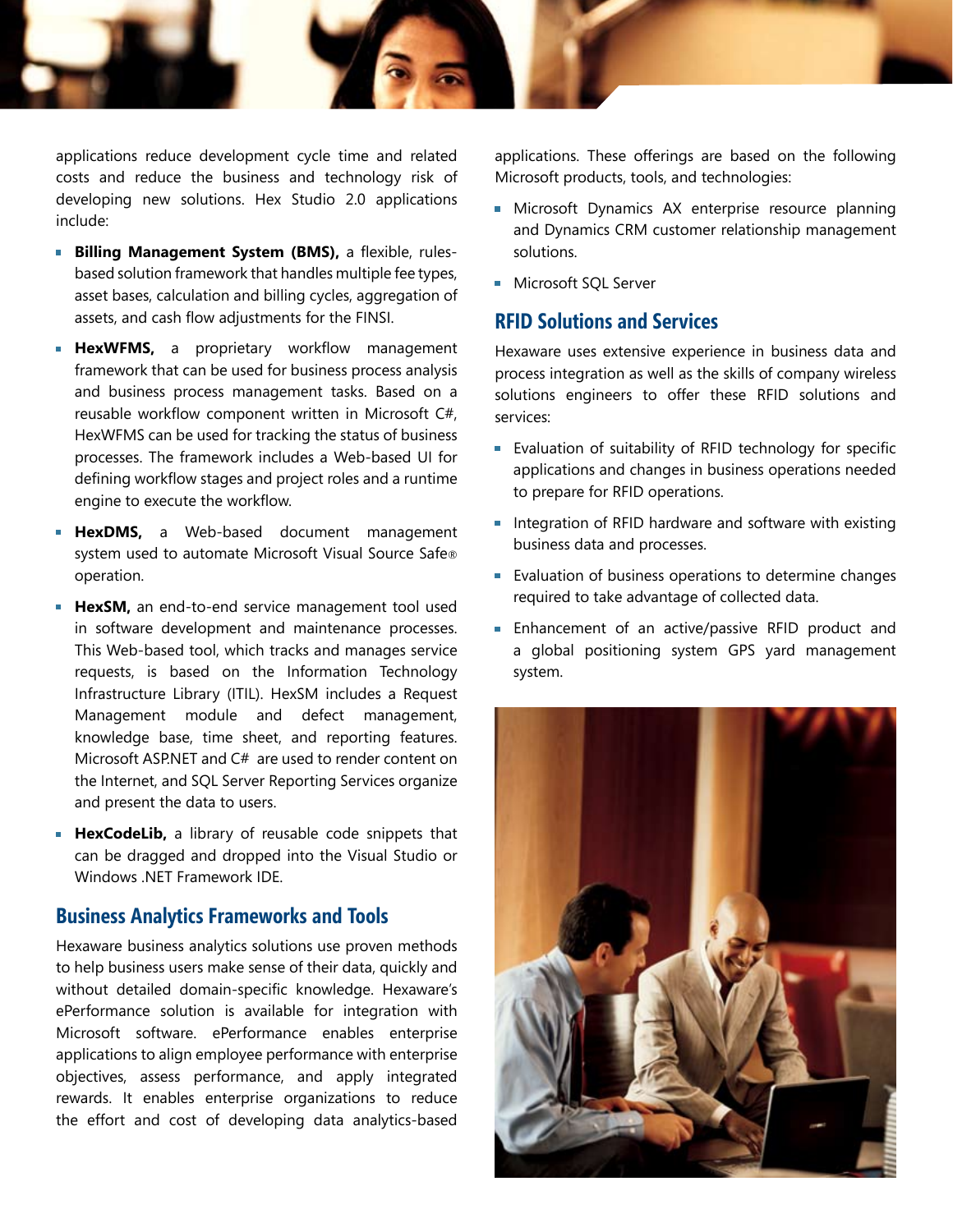## **To learn more about Hexaware Solutions, visit www.hexaware.com or call the sales office nearest you.**

#### **U.S. HEADQUARTERS**

1095 Cranbury South River Road, Suite 10, Jamesburg, NJ 08831 USA Tel: (609) 409-6950 Fax: (609) 409-6910

#### **SALES/MARKETING OFFICES**

**Bishwanath Bhattacharya** 10655 NE 4th Street, Suite 400 Bellevue, WA 98004 USA Tel: (425) 688-9075 Email: bishwanathb@hexaware.com

**Tapoti Tipnis**  10655 NE 4th Street, Suite 400 Bellevue, WA 98004 USA Tel: (425) 450-2278 Email: tapotit@hexaware.com

#### **MICROSOFT CORPORATION**

**Jay Banerjee** Enterprise and Partners Group Tel: (425) 421-6212 Fax: (425) 688-9079 Email: jaybane@microsoft.com